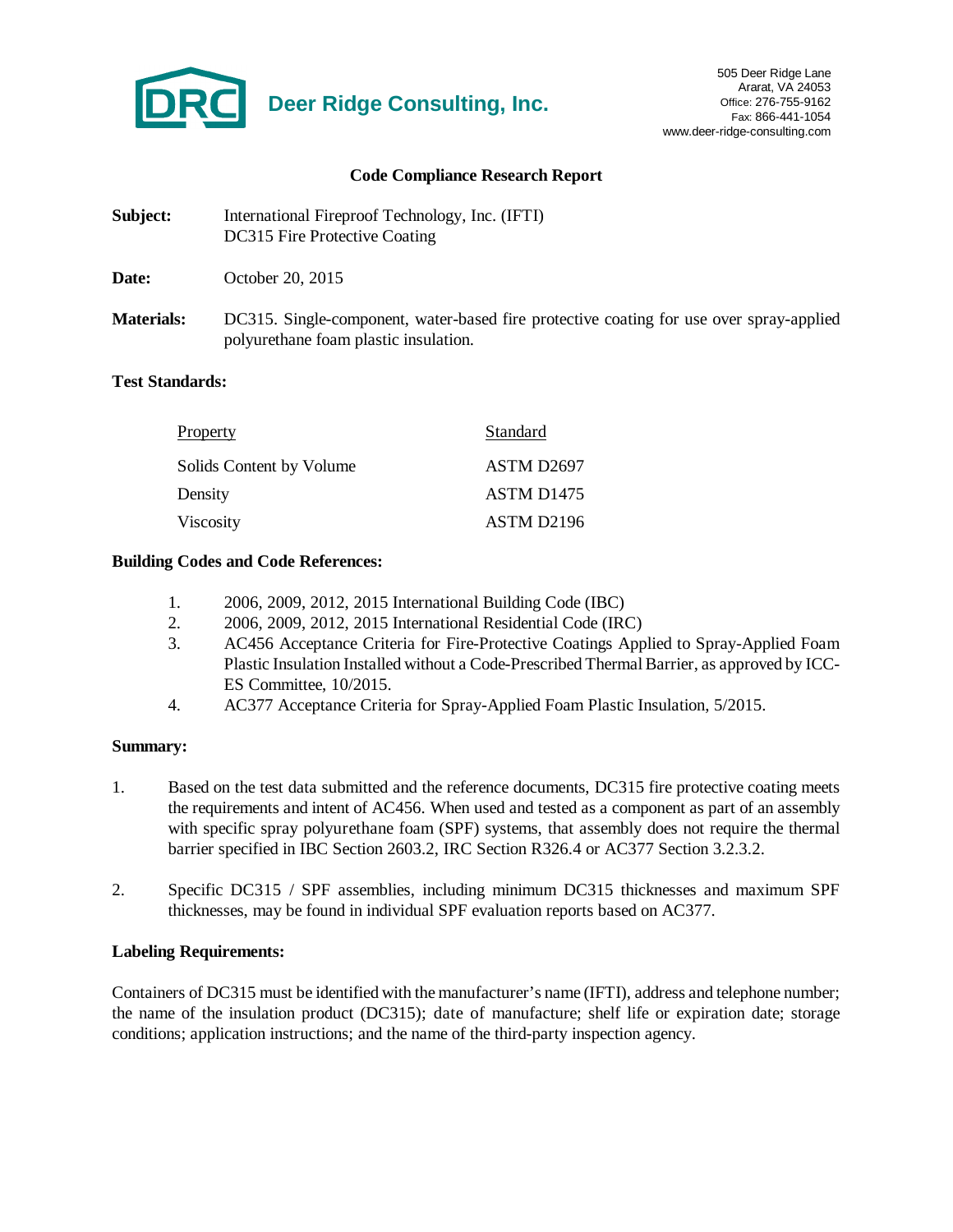# **Discussion:**

- 1. **Specific Spray Foam Systems:** DC315 is tested with specific spray polyurethane foam (SPF) systems as specific assemblies. DC315 application thickness will vary from one SPF to another. Fire test methods and test report requirements are provided in AC377. Recognition for specific assemblies with limits on DC315 and SPF thicknesses can be found in individual SPF evaluation reports based on AC377.
- 2. **Per Cent Solids by Volume:** For DC315, the per cent solids by volume (vol%) is 67%.
- 3. **Dry Film Thickness, Wet Film Thickness and Theoretical Application Rate:** Thicknesses and theoretical application rates for DC315 may be determined from the thicknesses reported in the respective fire test reports and the formulas listed in AC456, Appendix A. Based on a vol% content of 67%, Table 1 relates these relationships.

|                    | - -                |                                     |  |
|--------------------|--------------------|-------------------------------------|--|
| <b>WFT</b>         | <b>DFT</b>         | <b>TAR</b>                          |  |
| Wet Film Thickness | Dry Film Thickness | <b>Theoretical Application Rate</b> |  |
| (mils)             | (mils)             | (gallons $/ 100 \text{ ft}^2$ )     |  |
| 18                 | 12.0               | 1.13                                |  |
| 19                 | 12.7               | 1.19                                |  |
| 20                 | 13.4               | 1.25                                |  |
| 21                 | 14.1               | 1.31                                |  |
| 22                 | 14.7               | 1.38                                |  |

Table 1: Film Thicknesses and Theoretical Application Rates

- 4. **Adjustments to Theoretical Application Rates (TAR):** Due to job conditions, TARs must be adjusted upward for estimating and application purposes. Factors that affect these adjustments include SPF surface texture, overspray, and miscellaneous losses (such as spills, material left in hoses or on brushes, etc). Refer to SPFA-121 "Spray Polyurethane Foam Estimating Reference Guide" for specific determination methods.
- 5. **Installation Instructions:** Specific installation instructions may be found in the DC 315Data Sheet and Application Guide.
	- a. Surface inspection and preparation: All surfaces to be coated must be clean, cured, firm, dry and free of dust, dirt, oil, wax, grease, mildew and efflorescence. Inspect and clean surfaces as required. Some SPF assemblies require the use of a primer (see individual SPF evaluation reports for details).
	- b. Equipment and Settings: DC315 may be applied using airless spray equipment, brush or roller. See DC 315Data Sheet and Application Guide for specific equipment recommendations and settings.